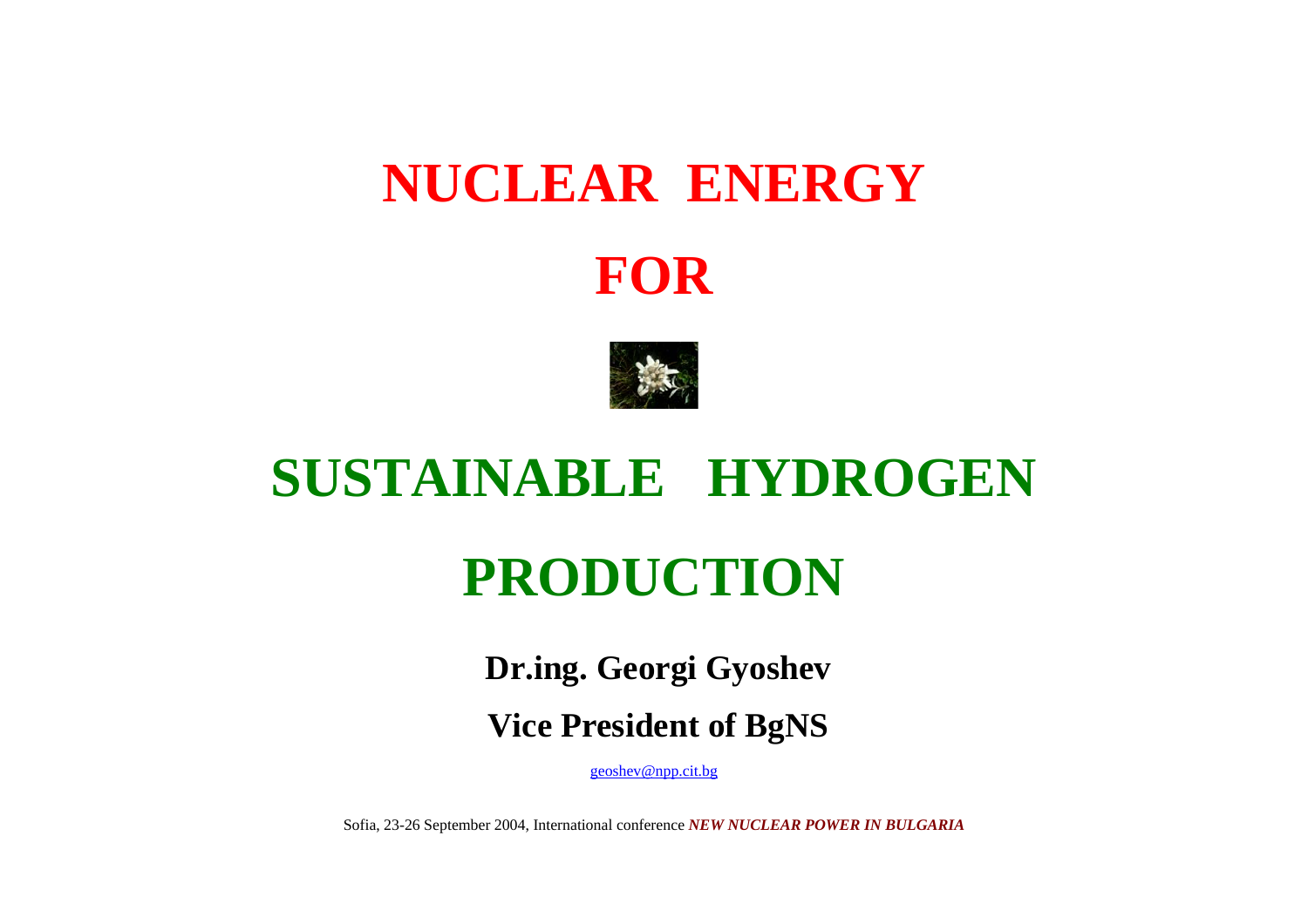## *EC Vision for Hydrogen Primary Energy Sources and Applications*



Sofia, 23-26 September 2004, International conference *NEW NUCLEAR POWER IN BULGARIA*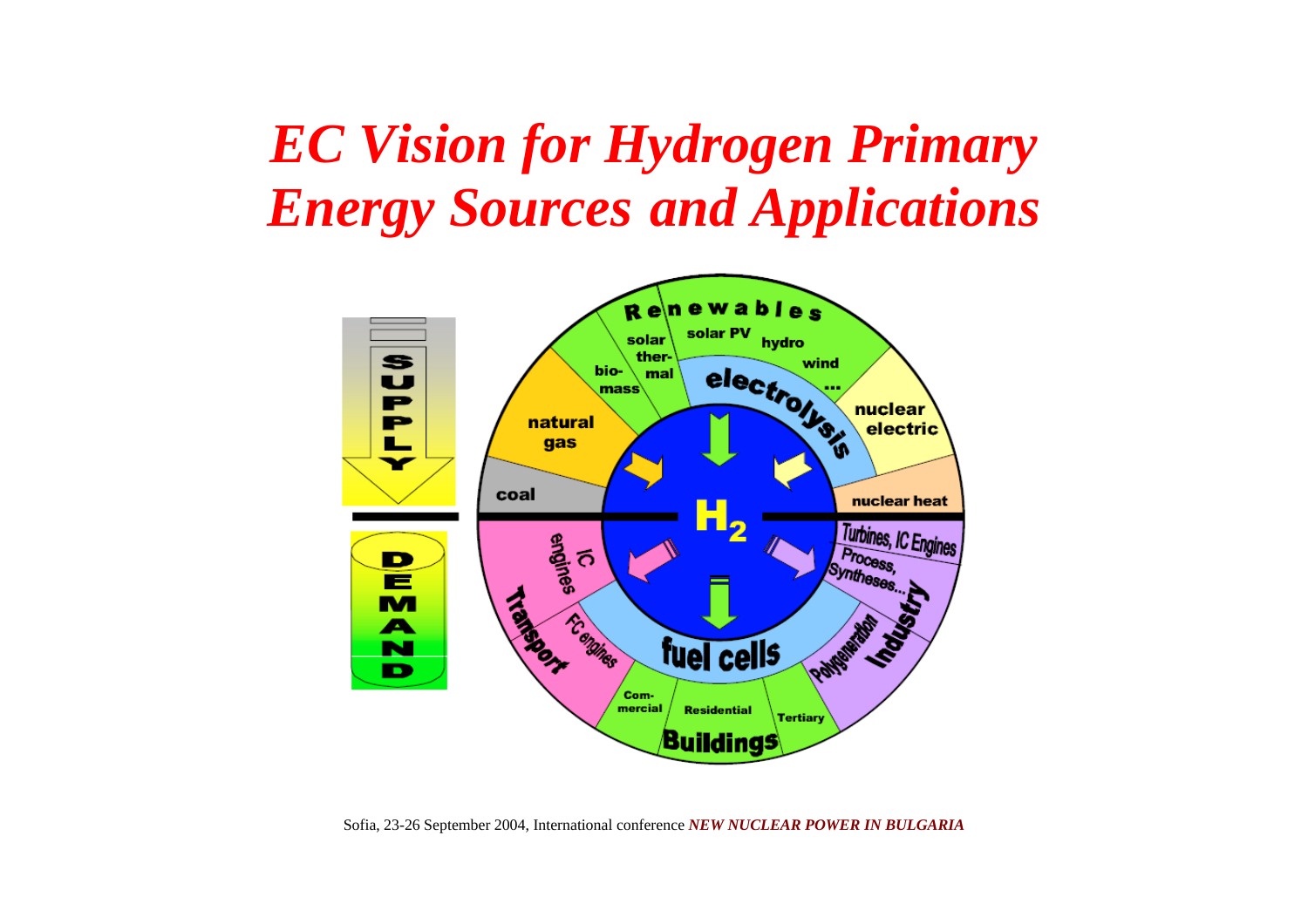# *EC Timeline for Hydrogen Production Technologies*



Sofia, 23-26 September 2004, International conference *NEW NUCLEAR POWER IN BULGARIA*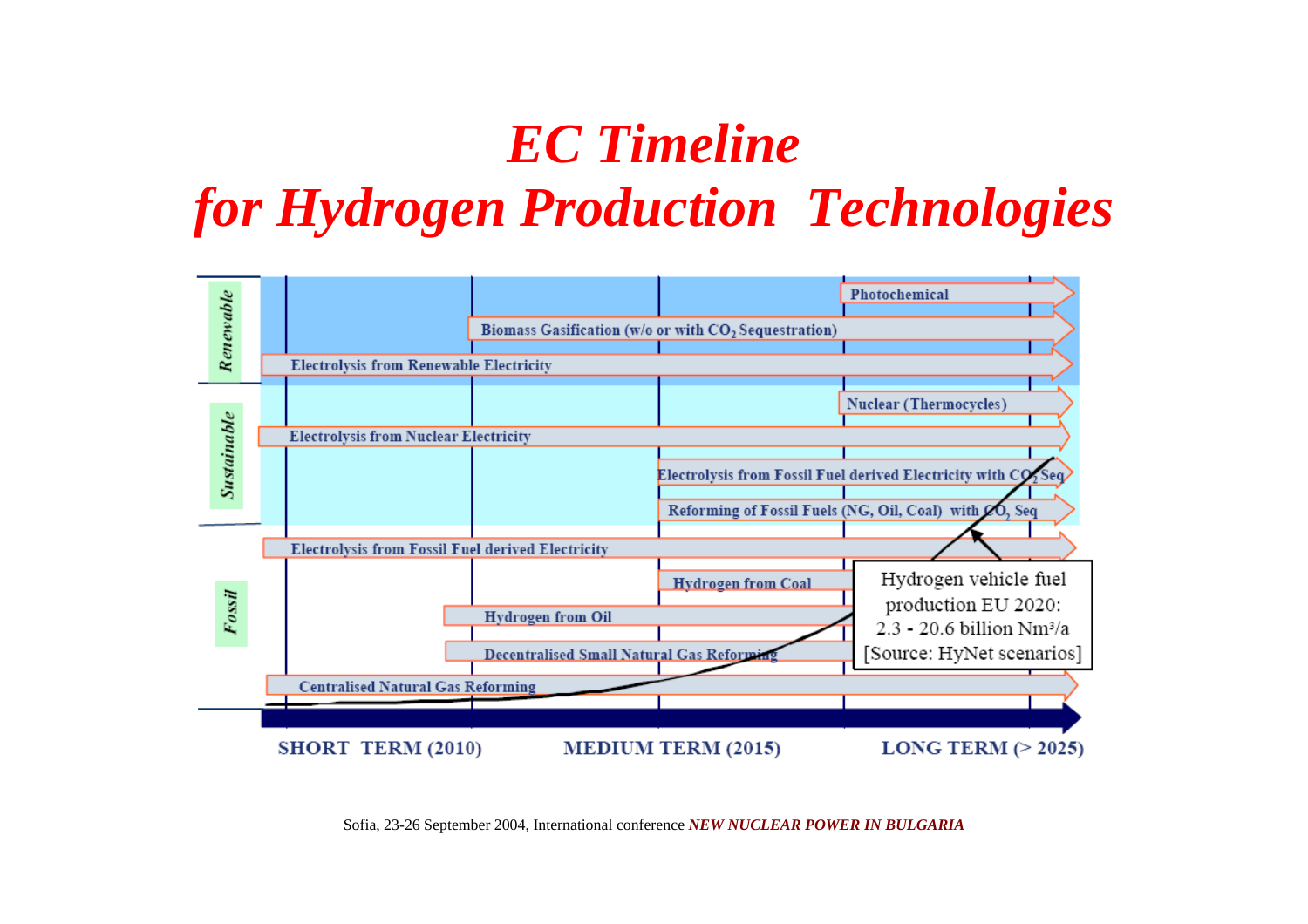#### *The Evolution of Nuclear Power*

#### Generation I Generation II Generation III Early Prototype Commercial Power Reactors Generation III+ Reactors Advanced Generation IV LWRs Generation III  $-$  Highly Evolutionary Economical Designs Offering - Enhanced Improved Safety - Shippingport Economics - Minimize - Dresden, Fermi I Wastes - ABWR, System 80+, - Magnox AP600, EPR - Proliferation - LWR-PWR, BWR Resistant - CANDU - VVER/RBMK Gen Gen<sub>II</sub> Gen III Gen III+ Gen IV 1950 1980 1960 1970 1990 2000 2010 2020 2030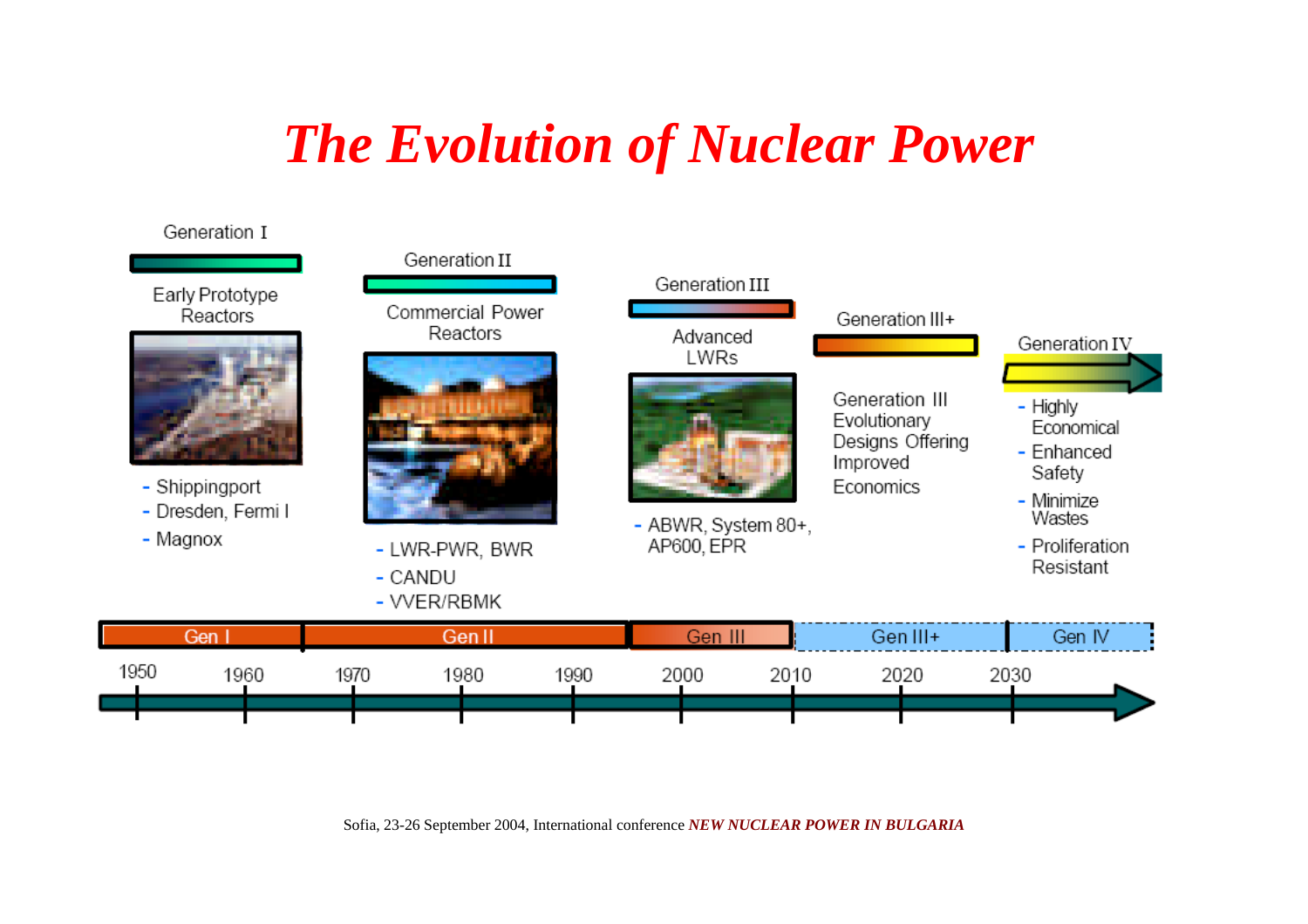## *An Artistic View of MHR with Electricity and Hydrogen Production*



Sofia, 23-26 September 2004, International conference *NEW NUCLEAR POWER IN BULGARIA*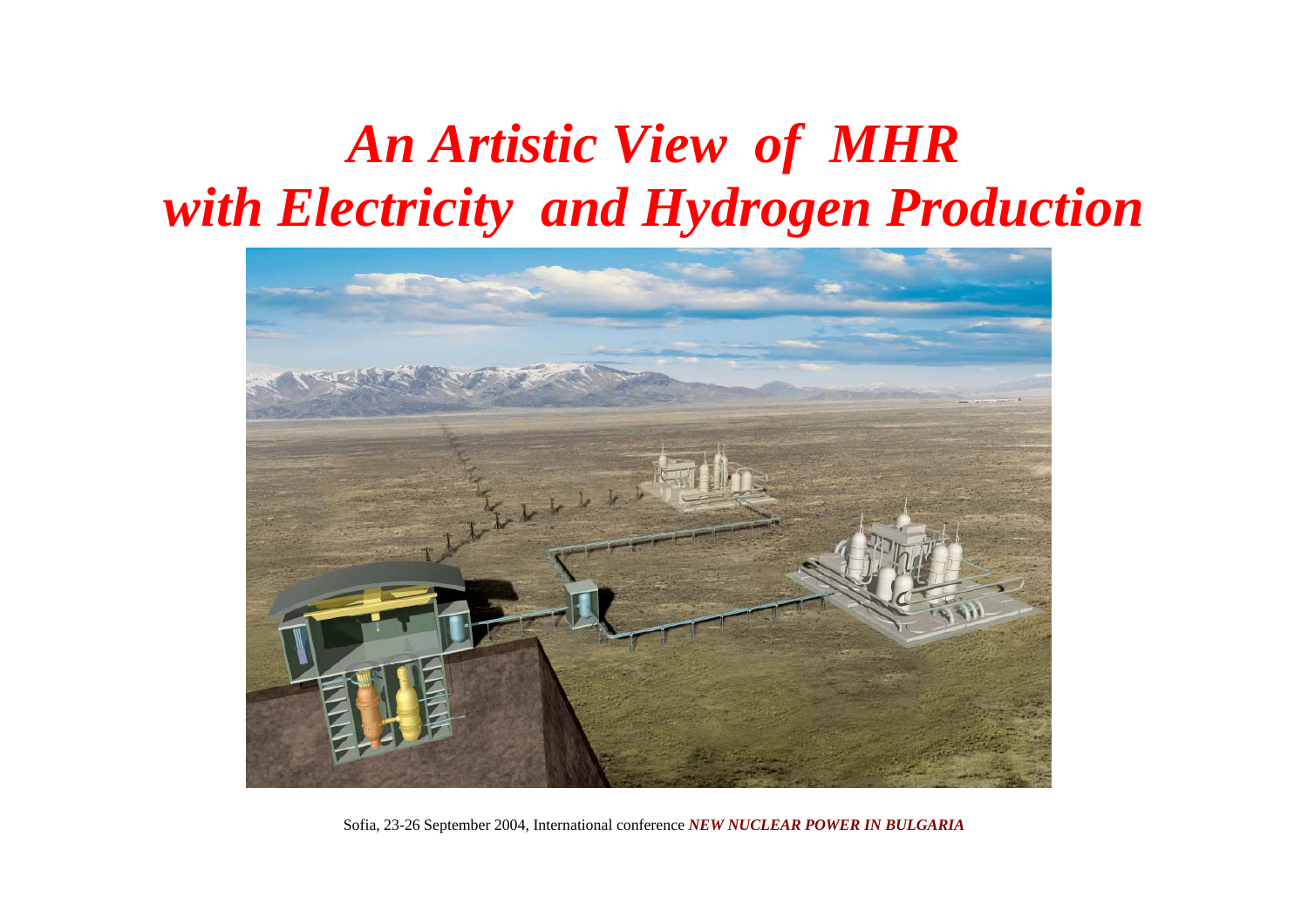#### *Production of Hydrogen by*

*High Temperature Electrolysis*



Sofia, 23-26 September 2004, International conference *NEW NUCLEAR POWER IN BULGARIA*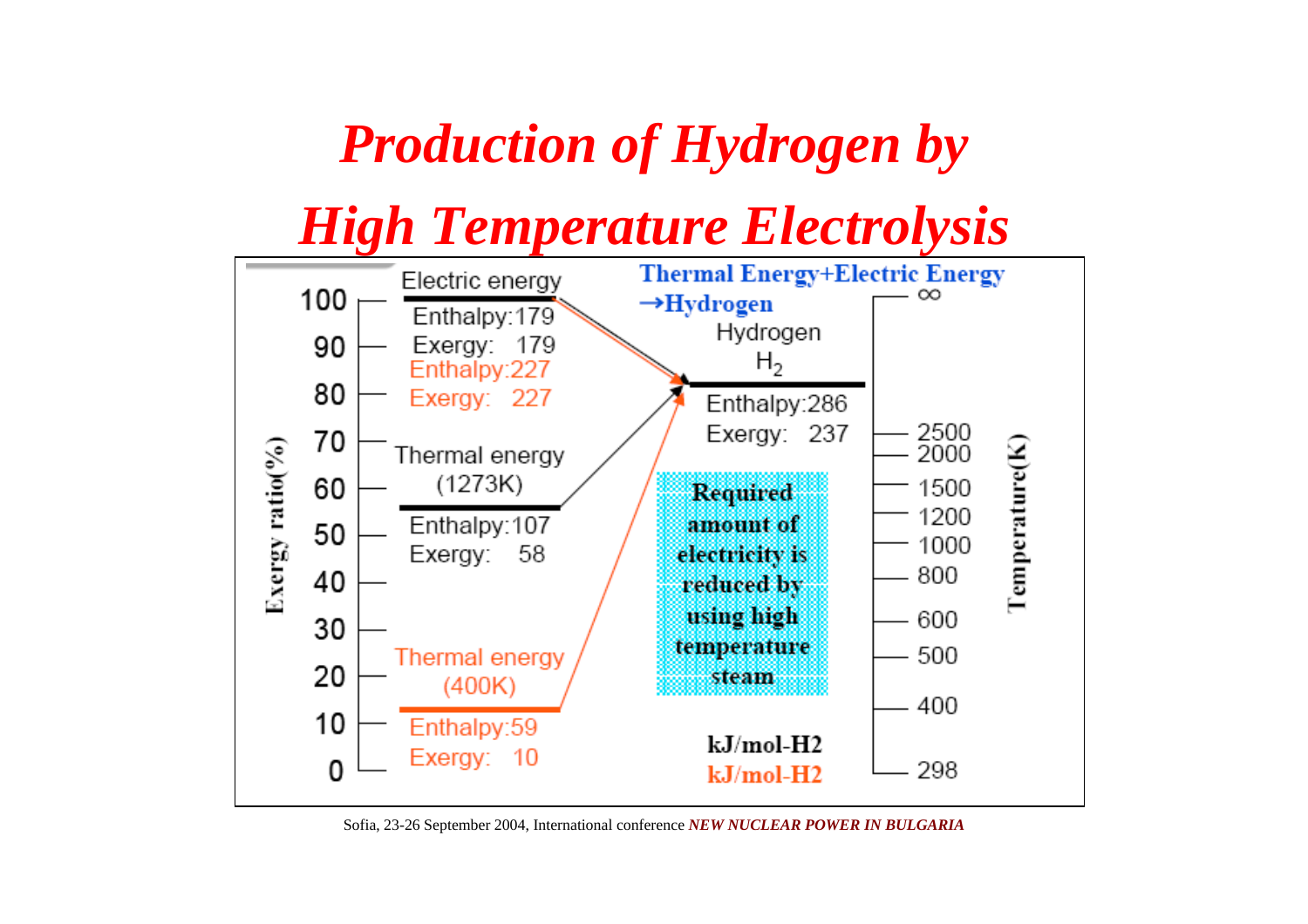#### *Nuclear-Solar Energy Hydrogen Production*



**300OC, 12 MPa WATER**

Sofia, 23-26 September 2004, International conference *NEW NUCLEAR POWER IN BULGARIA*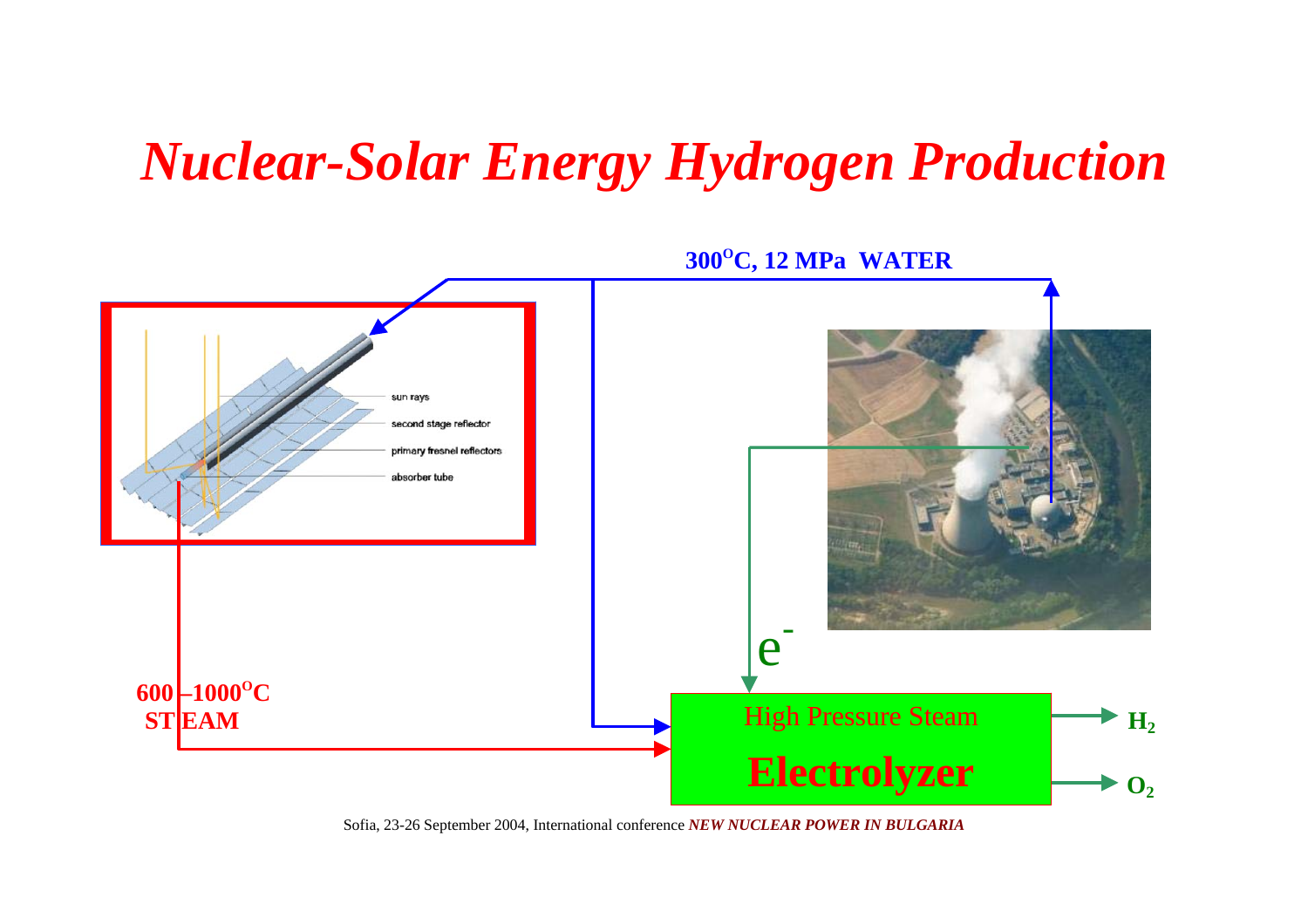# *U.S.Technical Targets: Centralized Hydrogen Production by Electrolysis<sup>1</sup>*

| <b>Characteristics</b>        |                   | Units   | 2003 Status | 2005 Target | 2010 Target |
|-------------------------------|-------------------|---------|-------------|-------------|-------------|
| Power Conversion              | Cost <sup>2</sup> | \$/kg   | 0.10        | 0.07        | 0.03        |
|                               | Energy Efficiency | % (LHV) | 95          | 96          | 98          |
| Cell Stack                    | Cost              | \$/kg   | 0.18        | 0.13        | 0.06        |
|                               | Energy Efficiency | % (LHV) | 72          | 76          | 82          |
| Balance of Plant <sup>3</sup> | Cost              | \$/kg   | 0.04        | 0.04        | 0.02        |
|                               | Energy Efficiency | % (LHV) | 98          | 98          | 99          |
| Electricity <sup>4</sup>      | Cost              | \$/kg   | 2.00        | 2.00        | 1.90        |
| Total                         | Cost <sup>5</sup> | \$/kg   | 2.80        | 2.50        | 2.00        |
|                               | Energy Efficiency | % (LHV) | 67          | 72          | 80          |

1000 kg per day electrolyzer producing hydrogen at 100-500 psi at plant gate. (Modular units can be scaled to utility size applications.)

<sup>2</sup> Cost reductions reflect development in power conditioning/control.

<sup>3</sup> Includes purification and water removal.

4 Electricity at \$0.045 per kWh and 95% capacity factor (based on nuclear, hydro, or other renewable integrated electricity, steam electrolysis would have lower electricity and include cost for steam).

<sup>5</sup> Based on system capital cost of \$400, \$300, and \$150 per kWe, respectively. Includes O&M cost, labor, and physical plant construction, 15% discount rate, 20-year equipment life.

Note: Capital costs for steam electrolysis would be higher, electricity costs lower, and efficiency higher. The goal of large scale electrolysis technologies is to reach the \$2.00 per kg cost by 2010 and longer range goal of \$1.50 per kg at the plant gate.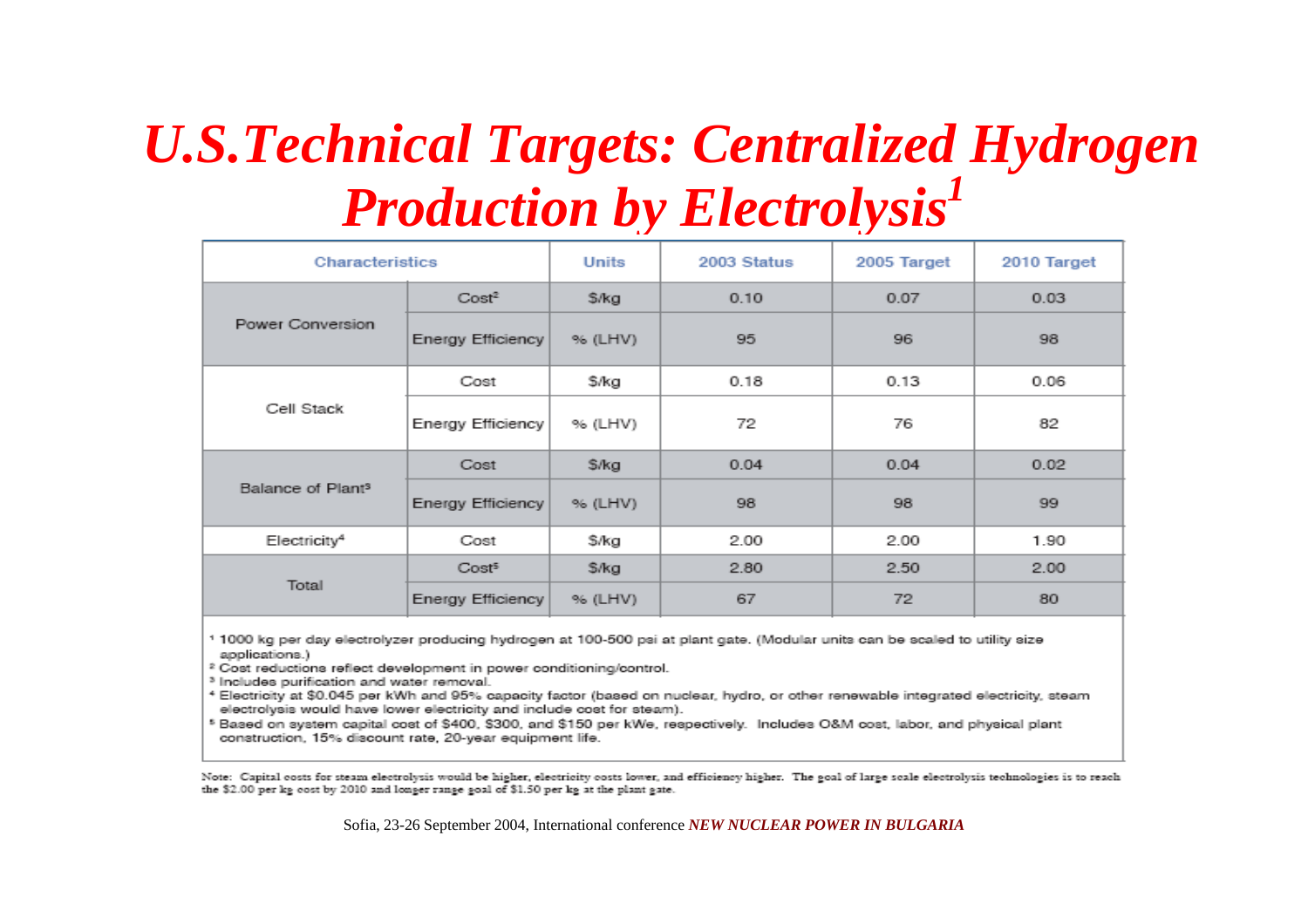## *EC: Nuclear Electricity is efficient for Mass Production of New Transport Fuel - Hydrogen*



Sofia, 23-26 September 2004, International conference *NEW NUCLEAR POWER IN BULGARIA*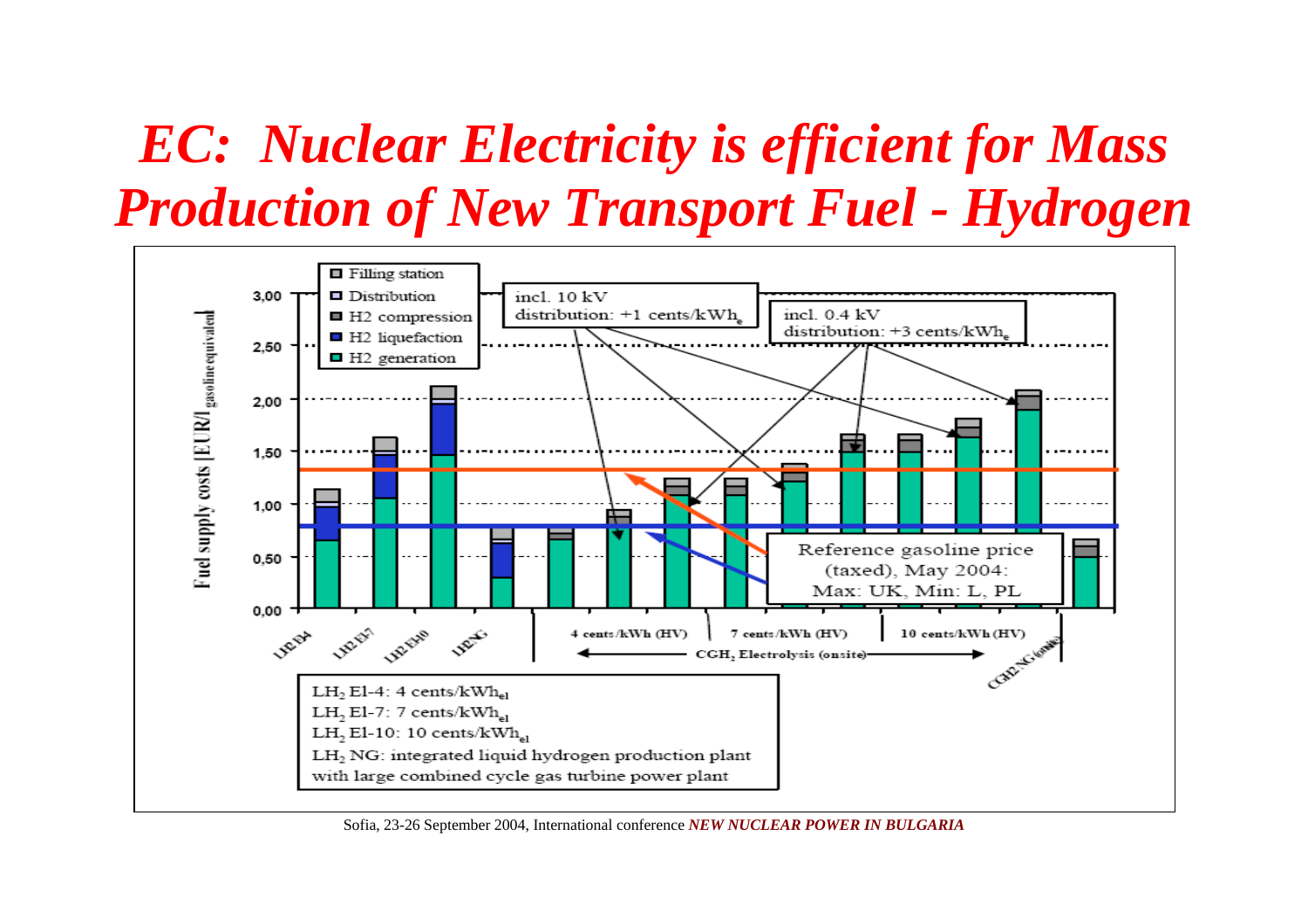*Kozloduy and Belene NPPs have chance for Sustainable Hydrogen Production needful for quick start of H2 ICE Commercial Use*

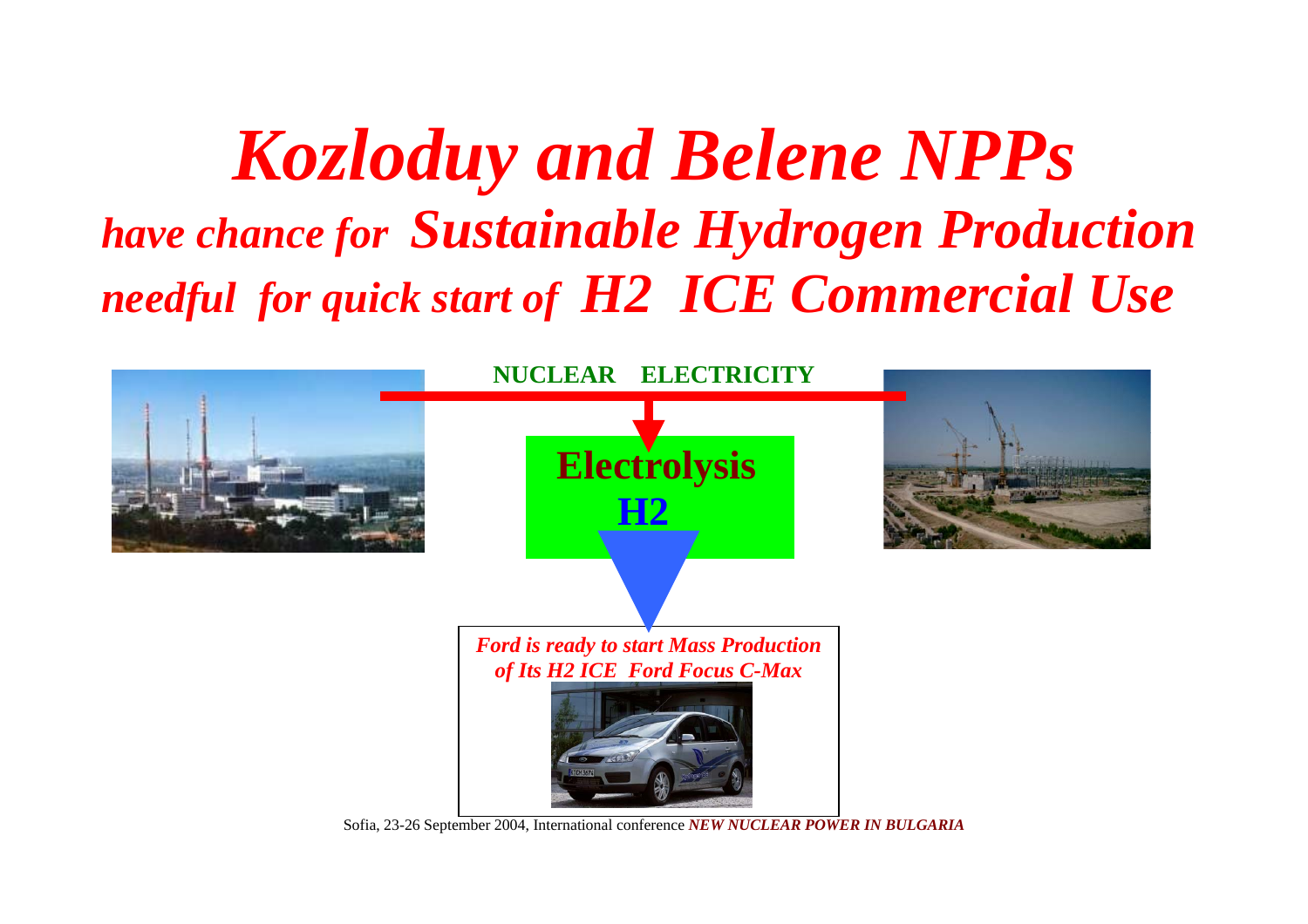#### *INSTEAD OF CONCLUTIONS:*

*1. "Hydrogen has being called "The tomorrow's energy" but the tomorrow is coming…" 2. "…Hydrogen could be produced without CO2 emissions from Nuclear power plants. "* **Loyola de Palacio**

Vice-President of the European Commission Brussels, 10 October 2002

- *2.* "*Production of hydrogen by nuclear electricity and / or high temperature nuclear heat would open the application of nuclear energy for the transportation sector…"*
- *3. "Using electricity in electrolyzers to produce hydrogen would allow a near-term option for distributed hydrogen generation at the point of delivery to the customer, such as at a fueling station."*

#### **IAEA-TECDOC-1391**

Status of advanced light water reactor designs 2004 May 2004

5. "*The more we look to the future, the more we can expect countries to be considering the potential benefits that expanding nuclear power has to offer for the global environment and for economic growth." Mohamed ElBaradei* 

IAEA Director GeneralJune 26,2004